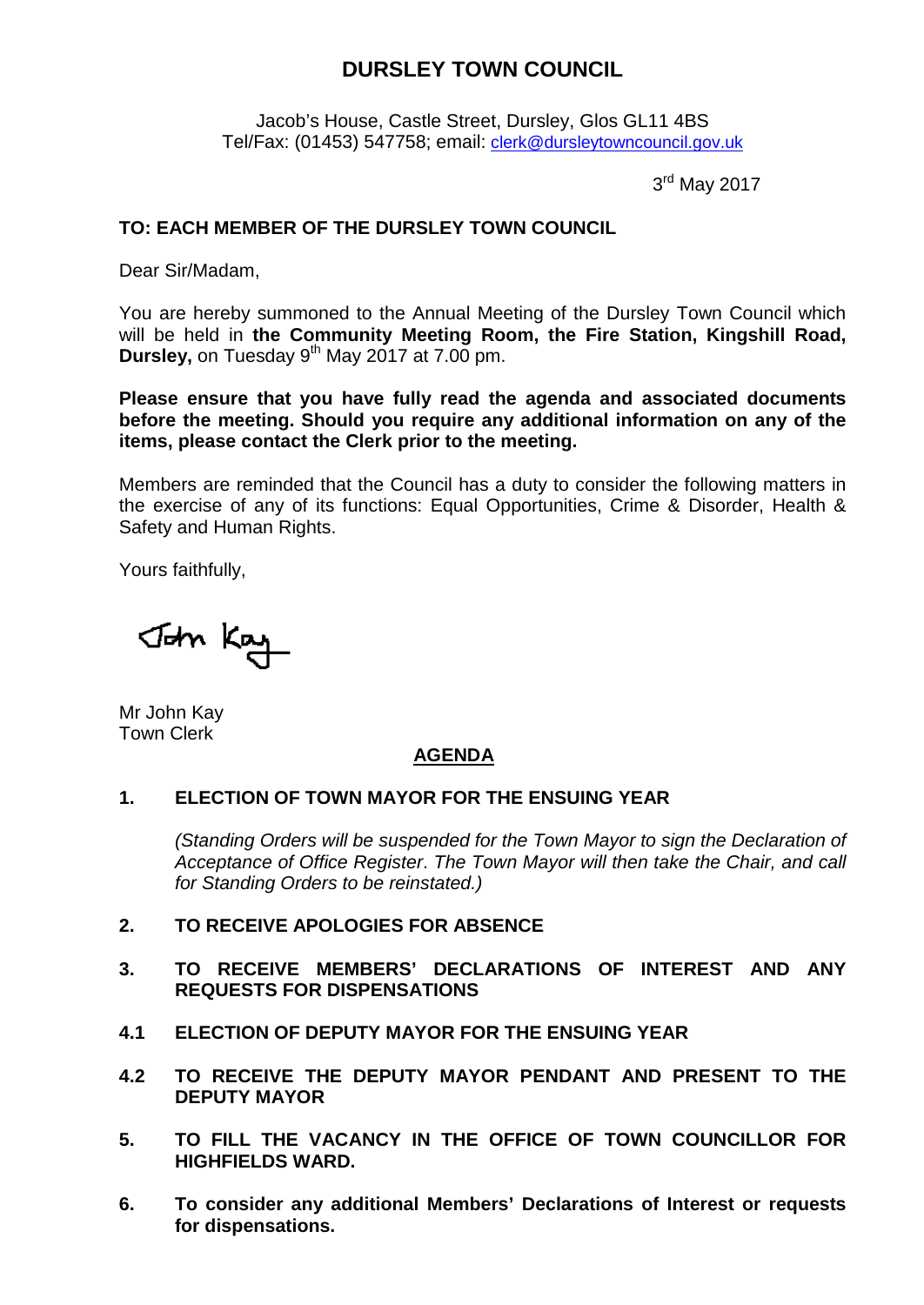- **7. TO RECEIVE THE LOCAL COUNCIL AWARD SCHEME "QUALITY GOLD" AWARD FROM ALISON ROBINSON, CEO OF GAPTC**
- **8. TO RECEIVE REPORTS FROM COUNTY AND DISTRICT COUNCILLORS**
- **9. TO RECEIVE A REPORT FROM THE LOCAL NEIGHBOURHOOD POLICE & REDNOCK SCHOOL REPRESENTATIVES.**
- **10. TO RECEIVE REPRESENTATIONS FROM THE PUBLIC**
- **11. TO CONFIRM AND SIGN THE MINUTES OF THE MEETING HELD ON 4th APRIL 2017 AND THE REVISED MINUTES OF THE EXTRAORDINARY MEETING HELD ON THE 21ST MARCH 2017.**
- **12. TO CONFIRM THE MEMBERSHIP OF COUNCIL'S STANDING COMMITTEES** and to note that the first meeting of each Committee, in order to elect a Chair and Vice-Chair, will be held immediately after this Annual Meeting of the Council.
	- (a) Green Spaces
	- (b) Town Improvements and Amenities
	- (c) Planning

Membership of the following will be confirmed after the above Committees have elected Chairmen and Vice-Chairmen.

- (d) Policy and Finance (will include the Mayor, Deputy Mayor and the Chairman and Vice-Chairman of each Standing Committee)
- (e) Staff (will comprise the Mayor, Deputy Mayor, the Chairman of each Standing Committee plus additional councillors if necessary to make a total of 6).

## **13. TOWN COUNCIL WORKING PARTIES:**

To elect representatives for the forthcoming period where necessary. (Members list attached.)

## **14. REPRESENTATIVES ON OUTSIDE BODIES:**

To receive an annual report if necessary**,** from Council's elected representatives for 2017-2018 on outside bodies and to elect representatives for the forthcoming period where necessary. (Members list attached.)

## **15. BUSINESS RELATING TO COUNCIL FINANCE**

- **(a) Regarding Council's accounts for the year ending 31st March 2017:**
- (i) To resolve that the schedule of payments made to  $31<sup>st</sup>$  March 2017 be authorised and signed by the Mayor. (Members: report attached).
- (ii) To note the income received up to  $31<sup>st</sup>$  March 2017. (Members: report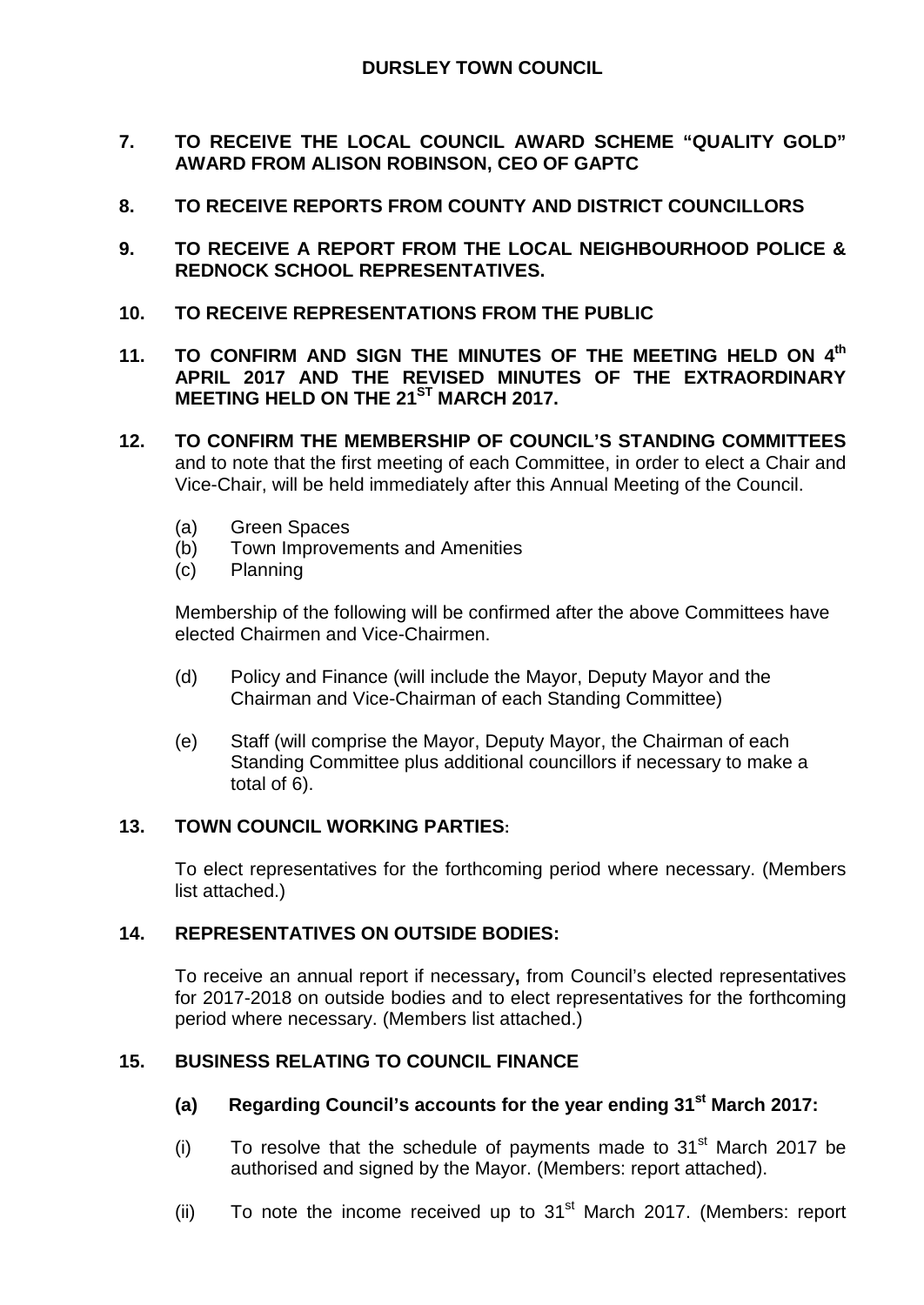attached).

- (iii) To resolve that the final budget summary be authorised and signed by the Mayor. (Members: Budget Summary attached)
- (iv) To approve the Clerk's recommendation concerning transfers to reserves. (Members: spreadsheet attached).

## **(b) Regarding Council's accounts for the current financial year 1st April 2017 to 31st March 2018:**

- (i) To resolve that the schedule of payments made since  $1<sup>st</sup>$  April 2017 be authorised and signed by the Mayor (Members: copy attached).
- (ii) To note the income received since  $1<sup>st</sup>$  April 2017 (Members: copy attached).
- (iii) To receive a monthly budget report. (Members: report attached).

## **16. BUSINESS RELATING GREEN SPACES:**

To receive a report from the outgoing Committee Chairman if necessary.

## **17. BUSINESS RELATING TO TOWN IMPROVEMENTS AND AMENITIES**

- **17.1** To adopt the Minutes of the Town Improvements and Amenities Committee Meeting held on 11<sup>th</sup> April 2017.
- **17.2** To receive a report from the outgoing Committee Chairman if necessary.

## **18. BUSINESS RELATING TO PLANNING:**

- **18.1** To adopt the Minutes of the Planning Committee Meeting held on 18th April 2017.
- **18.2** To receive a report from the outgoing Committee Chairman, if necessary.
- **18.3** To confirm the recommendations of the Community Project Working Group for the S106 Littlecombe Community Facility Funding (Members: Recommendations attached)

## **19. BUSINESS RELATING TO POLICY AND FINANCE:**

- **19.1** To adopt the Minutes of the Policy and Finance Committee Meeting held on 18<sup>th</sup> April 2017.
- **19.2** To receive a report from the outgoing Committee Chairman, if necessary.
- **19.3** To consider the proposal for youth session staffing by The Door Youth Project (Members: Proposal included)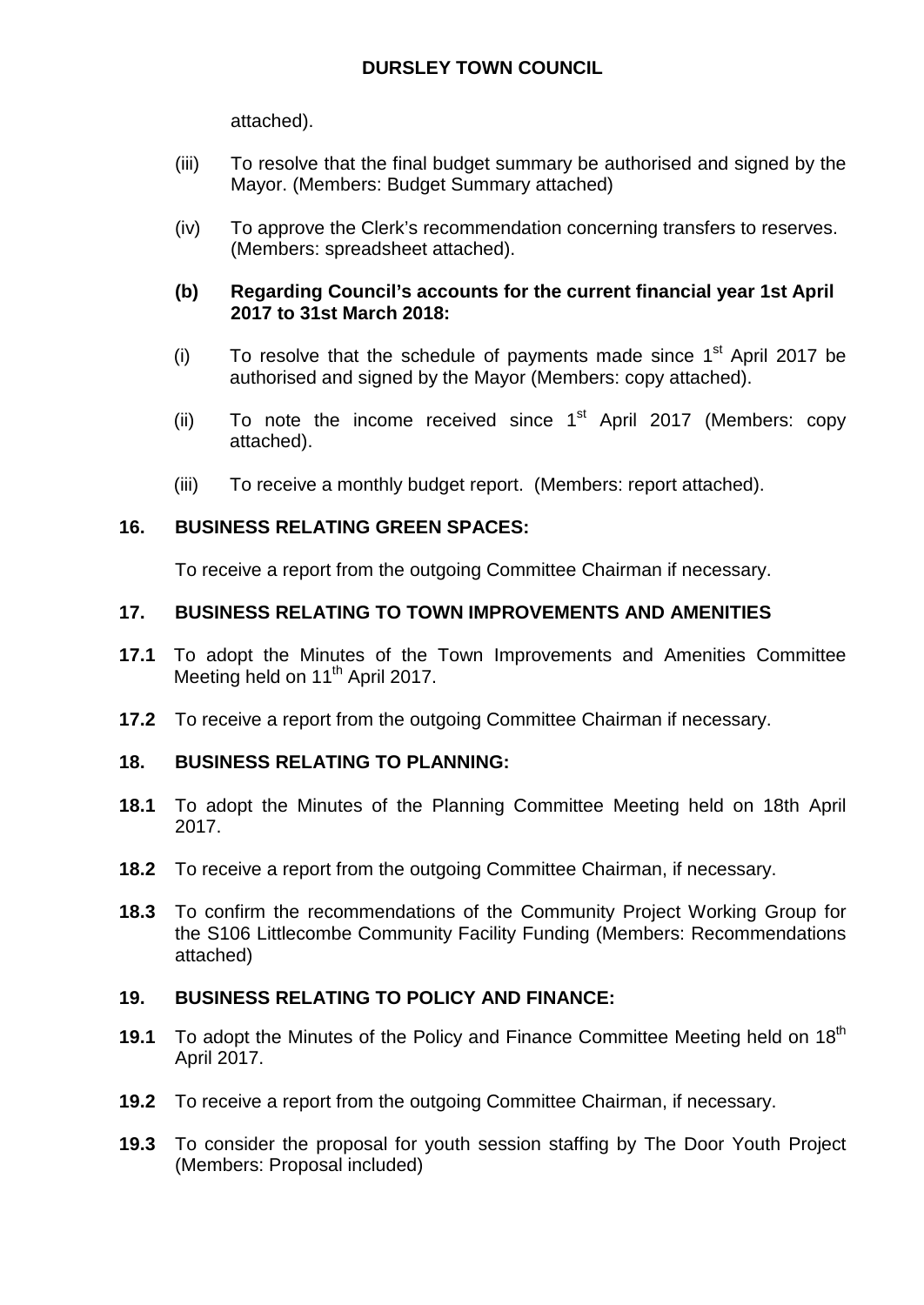# **DURSLEY TOWN COUNCIL**

- **19.4** To consider the request to supply four street names for the new Littlecombe Phase 3 Development. (Members: Email & Plan attached)
- **19.5** To receive reports and discuss matters arising from the following meetings:

| (i)   | <b>Future Dursley</b>             | 12/4/17 | <b>Cmttee Members</b> |
|-------|-----------------------------------|---------|-----------------------|
| (ii)  | <b>Dursley Business Inclusive</b> | 13/4/16 | Cllr Abraham          |
| (iii) | Xmas Working Group                | 20/4/17 | Deputy Clerk          |
| (iv)  | Youth Centre Management Cmttee    | 27/4/17 | <b>Cmttee Members</b> |

- **19.6** To note that the Annual Assembly of the Dursley Town Meeting will be held on 23<sup>rd</sup> May 2017 at Dursley Community Centre.
- **19.7** To consider the Council insurance arrangements for 2017/18. (Members: Summary attached)

## **20. BUSINESS RELATING TO STAFF**

- **20.1** To receive a report from the outgoing Committee Chairman.
- **20.2** To receive an update on the position of Apprentice Grounds Person.

## **21. BUSINESS RELATING TO HIGHWAYS**

To receive a report if any, from Council's outgoing Highways Representative.

### **22. BUSINESS RELATING TO COMMUNITY SAFETY**

To receive a report if any, from Council's outgoing Police Representative, on any policing matters relating to the town.

### **23. THE CLERK'S REPORT**

To receive a report. (Members: copies attached).

### **24 INSPECTIONS**

To note that the following Councillors are scheduled to make inspections:

### Green Spaces:

|             | <b>CEMETERY</b>          | <b>ALLOTMENTS</b>         | <b>KINGSHILL</b><br><b>PLAY PARK</b> | <b>WM</b><br><b>RECREATION</b><br><b>GROUND</b> | <b>ST. MARKS</b> | <b>HIGHFIELDS</b><br><b>PLAY PARK</b> |
|-------------|--------------------------|---------------------------|--------------------------------------|-------------------------------------------------|------------------|---------------------------------------|
| <b>MAY</b>  | M NICHOLSON   S CRESWICK |                           | S ABRAHAM                            | J BALL                                          | М                | W THOMAS                              |
|             |                          |                           |                                      |                                                 | <b>LAYBOURNE</b> |                                       |
| <b>UUNE</b> | <b>J BALL</b>            | M NICHOLSON   A SHEFFIELD |                                      | <b>B CAIRNS</b>                                 | A STENNETT       | S ABRAHAM                             |

### Street Furniture:

|     | <b>HIGHFIELDS</b> | <b>KINGSHILL</b> | <b>CENTRAL</b>  |
|-----|-------------------|------------------|-----------------|
| May | M WOODWARD        | PATRICK          | <b>B CAIRNS</b> |